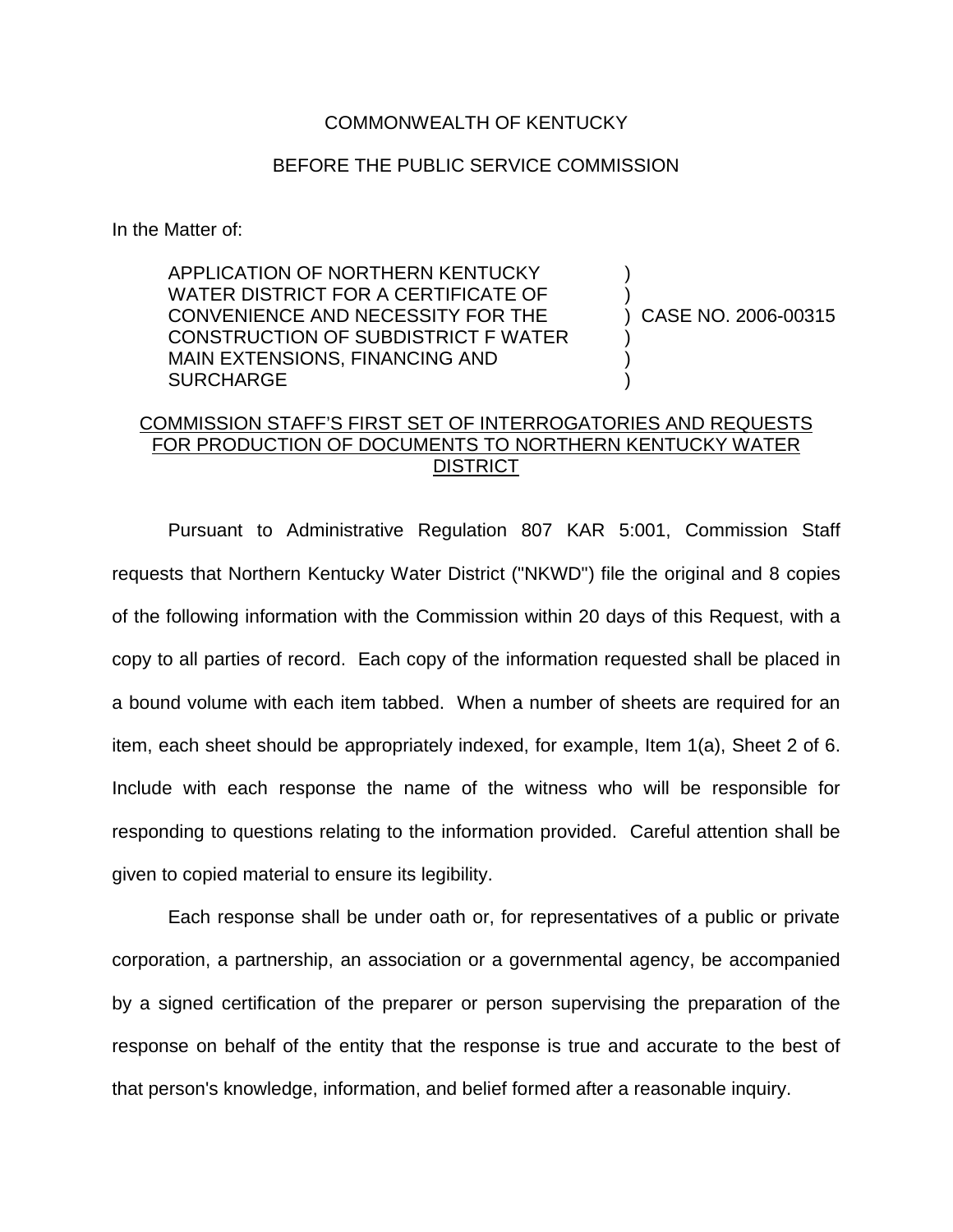NKWD shall make timely amendment to any prior response if it obtains information upon the basis of which it knows that the response was incorrect when made, or though correct when made, is now incorrect in any material respect. For any request to which NKWD fails to furnish all or part of the requested information, NKWD shall provide a written explanation of the specific grounds for its failure to furnish.

1. Provide all studies, analyses, and reports that NKWD prepared or commissioned regarding the extension of water service to the outlying areas of Campbell and Kenton counties, Kentucky.

2. Provide the minutes of all meetings of the NKWD Board of Commissioners since January 1, 1991 in which the creation of subdistricts to serve the outlying areas of Campbell and Kenton counties, Kentucky and the extension of water service to those areas is discussed.

3. Provide all NKWD written policies, guidelines, procedures and directives on the creation of subdistricts to serve the outlying areas of Campbell and Kenton counties, Kentucky and the extension of water service to those areas

4. Provide all correspondence, memoranda, electronic mail messages, and other written communication between NKWD and the county judge/executives of Campbell or Kenton counties since January 1, 1991 in which the creation of subdistricts to serve the outlying areas of Campbell and Kenton counties, Kentucky and the extension of water service to those areas is discussed.

5. Explain why NKWD has not created one subdistrict to encompass all areas in Campbell and Kenton counties that are "rural, remote from existing water

-2- Case No. 2006-00315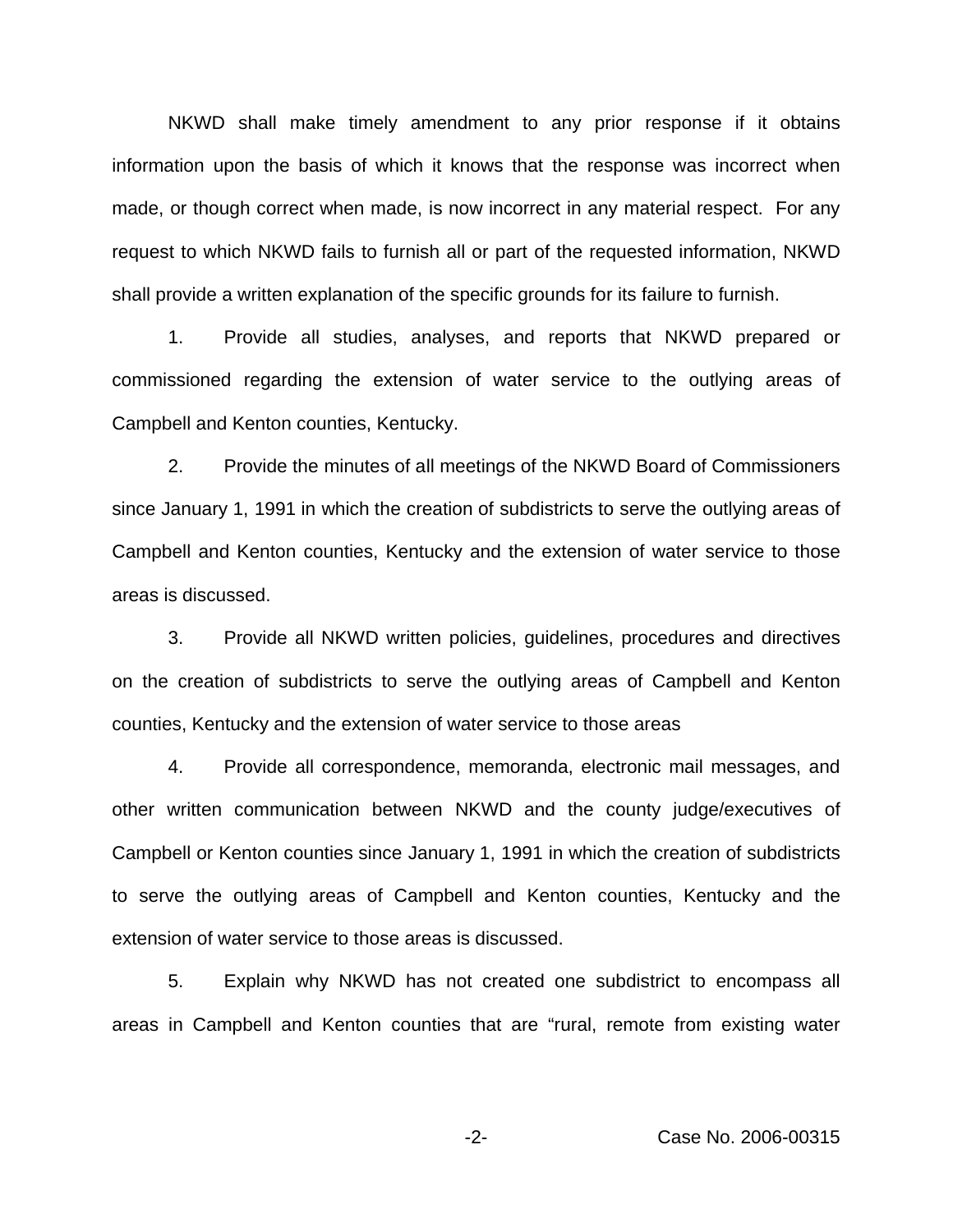distribution facilities and have no access to potable water other than cisterns and wells" for the assessment of a single surcharge to finance water main extensions.

6. Provide all correspondence, electronic mail messages, and other written communication that NKWD officials and employees received or sent regarding water service to Flagg Springs Market.

7. Provide the calculations upon which NKWD bases its estimate that "to serve the remaining 2,300 plus households within its service area would cost over \$65,000,000." State all assumptions that were used to derive this estimate.

8. Provide all studies and analyses that NKWD has conducted or commissioned that address the effect on the average customer's monthly bill for water service if the cost of water main extensions to the remaining rural areas were financed through general rates.

9. Refer to the Prefiled Testimony of Richard Harrison at 2.

a. Describe how Mr. Harrison makes his assessment of the need for a subdistrict.

b. List the criteria that Mr. Harrison used to determine whether a subdistrict should be created.

c. List the criteria that Mr. Harrison used to determine whether a geographical area should be included in a subdistrict.

10. In his testimony, Mr. Harrison lists 2 alternatives that NKWD has considered in lieu of the creation of subdistricts – NKWD's normal extension policy and assessments. State whether NKWD has considered any other alternatives.

-3- Case No. 2006-00315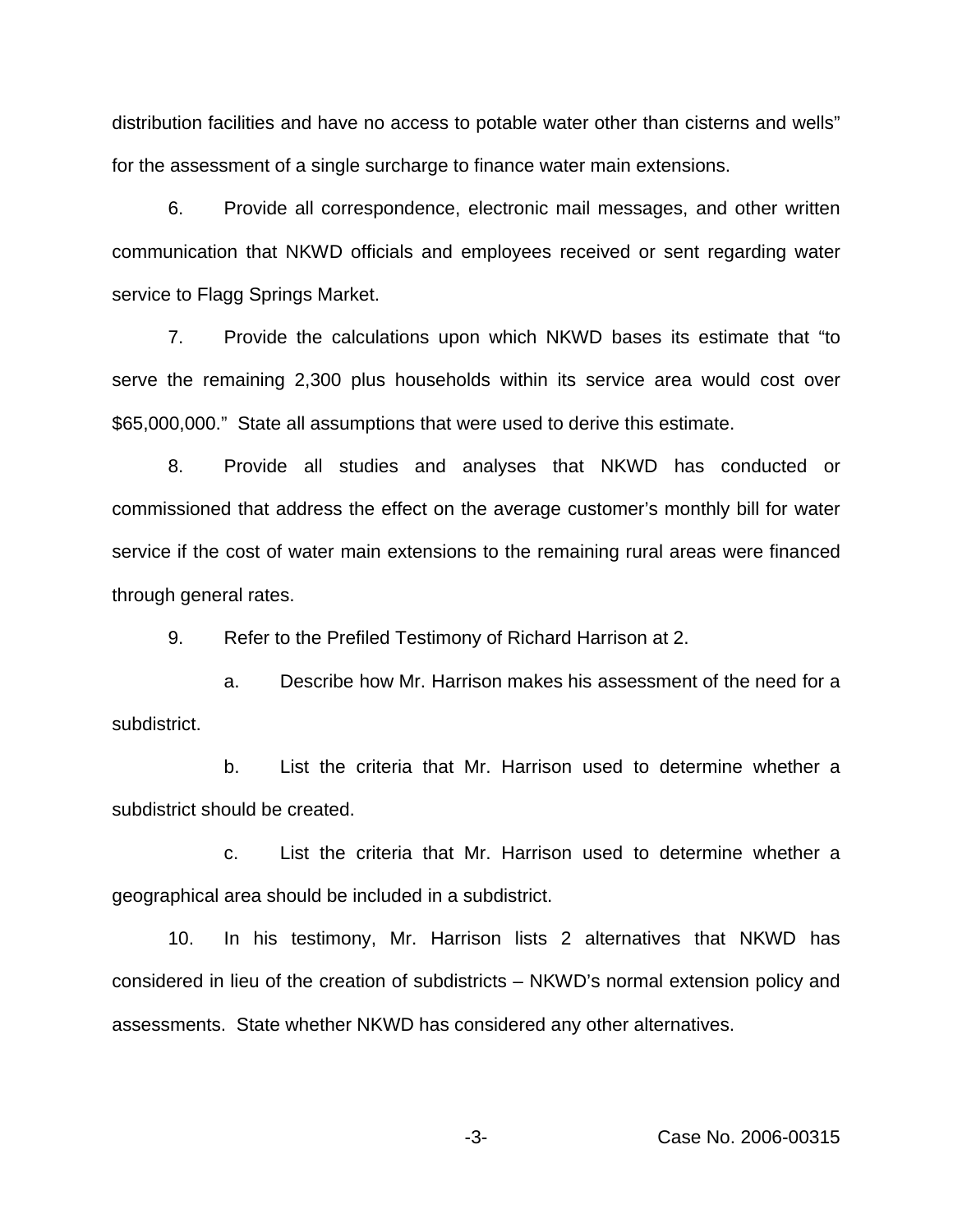11. Describe the procedures that NKWD uses to bill for and administer subdistrict surcharges.

12. Describe the differences in the procedures used to administer assessments with those used to bill for and administer subdistrict surcharges.

13. At page 4 of his prefiled testimony, Mr. Harrison states that it is difficult, if not impossible, for the prospective customers of Subdistrict F to make the necessary contribution toward the proposed construction project if NKWD's normal extension policy were applied. State the basis for Mr. Harrison's statement.

14. Provide a map of Campbell and Kenton counties, Kentucky of suitable scale on which is indicated the geographical areas (not merely roads or highways) that NKWD considers "rural, remote from existing water distribution facilities, and have no access to potable water other than cisterns and wells."

15. Refer to NKWD's Response to the Commission's Order of October 19, 2006, Item 6. State for each year since 1997 the savings that NKWD has incurred as a result of its exemption of refunds to real estate subdivision developers for certain main extensions.

16. Describe how NKWD determined that Flagg Springs Market should contribute \$55,000 towards the cost of the proposed water main extension.

17. State whether the amount of any NKWD hydraulic improvement contribution to a subdistrict water main extension project is always the difference between the cost of the larger size water main that is installed and the cost of 8-inch water main. If no, explain how NKWD determines its hydraulic improvement contribution towards the cost of a subdistrict water main extension project.

-4- Case No. 2006-00315